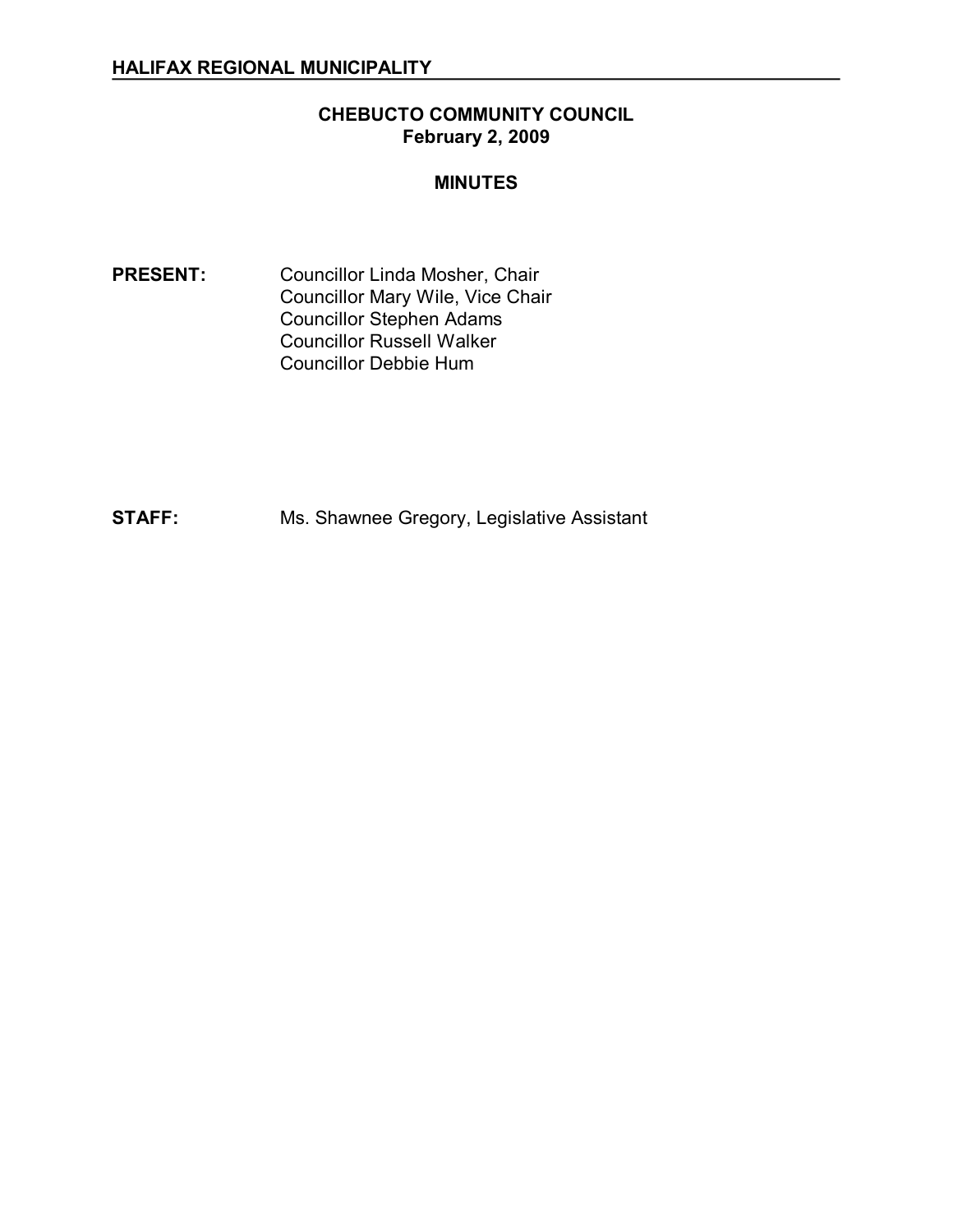# TABLE OF CONTENTS

2

| 1.               |                   |                                                                                                                                                                                                                                                                                                                                                |  |  |
|------------------|-------------------|------------------------------------------------------------------------------------------------------------------------------------------------------------------------------------------------------------------------------------------------------------------------------------------------------------------------------------------------|--|--|
| 2.               |                   |                                                                                                                                                                                                                                                                                                                                                |  |  |
| 3.               |                   | APPROVAL OF THE ORDER OF BUSINESS AND APPROVAL OF                                                                                                                                                                                                                                                                                              |  |  |
| $\overline{4}$ . | 4.1               | BUSINESS ARISING OUT OF THE MINUTES  4<br>4.1.1 Tremont Park Alternate Main Entrance  4<br>4.1.2 Sherbrooke Stormwater Flooding Issues  4<br>4.1.3 Intersection of Herring Cove Road and Purcell's Cove Road 4<br>4.1.5 Crown Drive - Request for Speed Humps  5<br>Seawall Restoration - Regatta Point and Sir Sandford Fleming Park<br>4.1.6 |  |  |
| 5.               |                   |                                                                                                                                                                                                                                                                                                                                                |  |  |
| 6.               |                   |                                                                                                                                                                                                                                                                                                                                                |  |  |
| 7 <sub>1</sub>   | 7.1               | Traffic Concern - St. Margarets Bay Road - Potential Truck Route                                                                                                                                                                                                                                                                               |  |  |
| 8.               | 8.1<br>8.2        |                                                                                                                                                                                                                                                                                                                                                |  |  |
| 9.               | 9.1<br>9.2<br>9.3 | CORRESPONDENCE, PETITIONS AND PRESENTATIONS  5                                                                                                                                                                                                                                                                                                 |  |  |
| 10.              | 10.1<br>10.2      | 10.1.1 Case 01221: Rezoning of 3 Sylvia Avenue, Halifax  5<br>10.2.1 Maintenance of the Dunbrack Street Rose Bushes - Councillor                                                                                                                                                                                                               |  |  |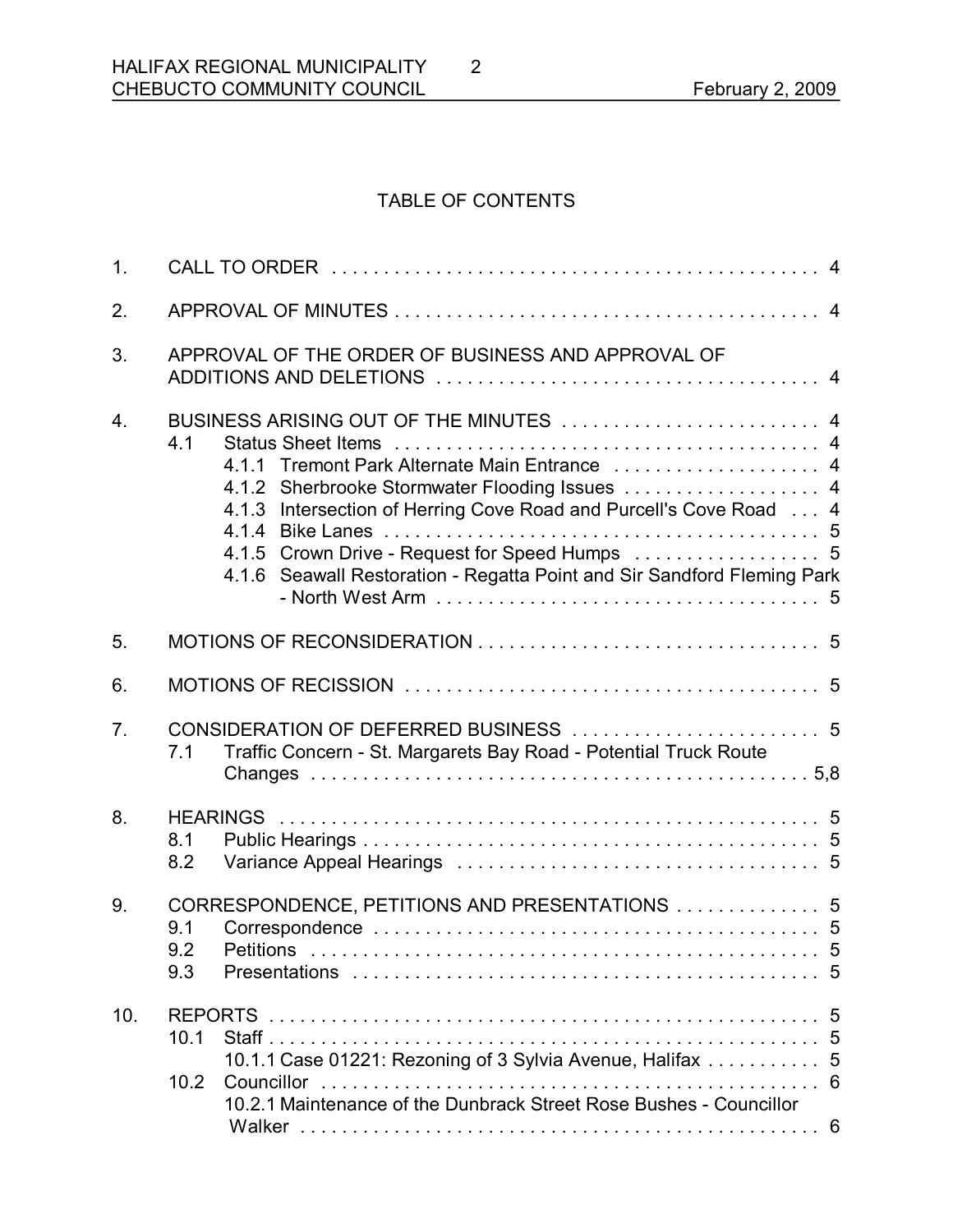# HALIFAX REGIONAL MUNICIPALITY CHEBUCTO COMMUNITY COUNCIL February 2, 2009

3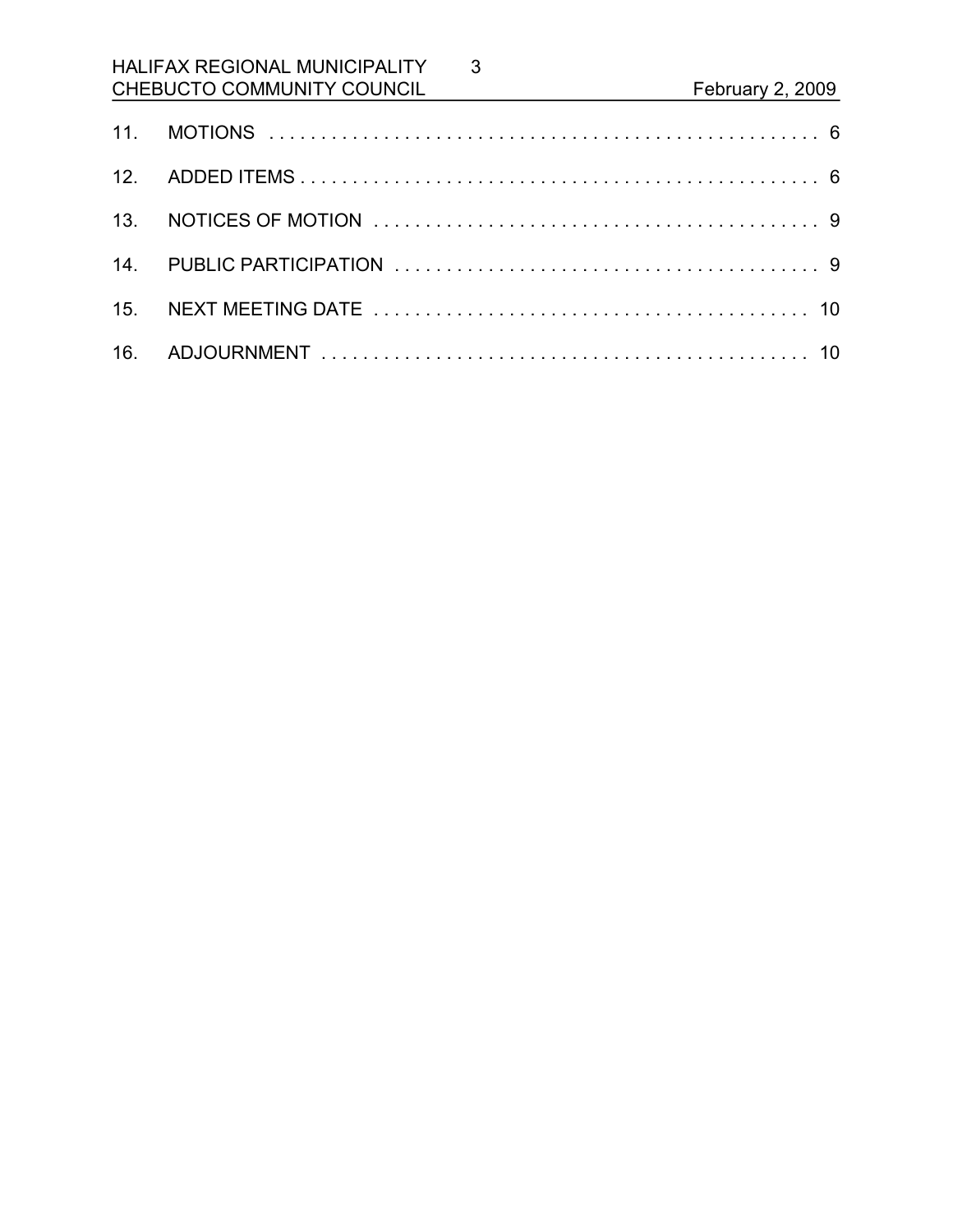# **1. CALL TO ORDER**

As the Chair, Councillor Mosher, had advised that she would be late for the meeting; the Vice-Chair called the meeting to order at 7:01 p.m.

# **2. APPROVAL OF MINUTES January 5, 2009**

**MOVED by Councillor Walker, seconded by Councillor Hum, that the minutes of January 5, 2009, be approved as presented. MOTION PUT AND PASSED.** 

# **3. APPROVAL OF THE ORDER OF BUSINESS AND APPROVAL OF ADDITIONS AND DELETIONS**

#### Additions:

- 12.1 Councillor Hum: Traffic and Safety, Melody Drive/Skylark
- 12.2 Correspondence: Mr. Bob MacDonald, Treasurer of Halifax North West Trails Association
- 12.3 Chocolate Lake Recreation Centre
- 12.4 Project 01150: Birch Cove Design Study
- 12.5 Citizen Reappointment to Boards and Committees

The Community Council agreed to defer item 7.1. until Councillor Mosher arrived.

### **MOVED BY Councillor Walker, seconded by Councillor Adams, that the agenda be approved as amended. MOTION PUT AND PASSED.**

# **4. BUSINESS ARISING OUT OF THE MINUTES:**

**4.1 Status Sheet Items:**

#### **4.1.1 Tremont Park Alternate Main Entrance**

Councillor Hum requested an official update on this issue. She indicated that she would like it to remain on the Status Sheet.

### **4.1.2 Sherbrooke Stormwater Flooding Issues**

Councillor Hum requested an official update on this issue. She indicated that she would like it to remain on the Status Sheet.

# **4.1.3 Intersection of Herring Cove Road and Purcell's Cove Road**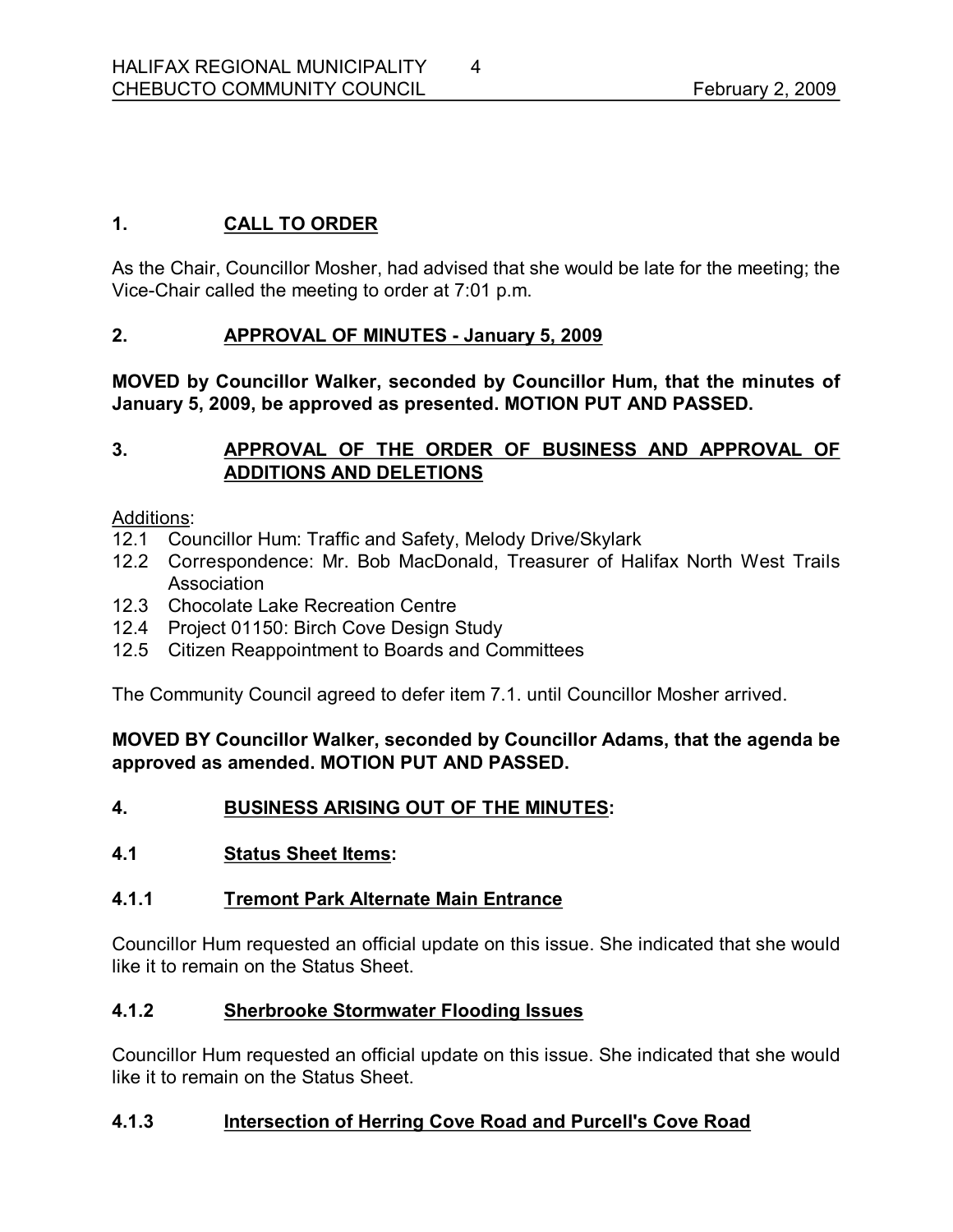On behalf of Councillor Mosher; Councillor Walker advised that there was no update on this issue and indicated that she would like it to remain on the Status Sheet.

5

### **4.1.4 Bike Lanes**

On behalf of Councillor Mosher; Councillor Adams advised that there was no update on this issue and indicated that she would like it to remain on the Status Sheet.

### **4.1.5 Crown Drive Request for Speed Humps**

On behalf of Councillor Mosher; Councillor Walker advised that there was no update on this issue and indicated that she would like it to remain on the Status Sheet.

### **4.1.6 Seawall Restoration Regatta Point and Sir Sandford Fleming Park North West Arm**

On behalf of Councillor Mosher; Councillor Walker advised that there was no update on this issue and indicated that she would like it to remain on the Status Sheet.

### **5. MOTIONS OF RECONSIDERATION NONE**

**6. MOTIONS OF RECISSION NONE**

#### **7. CONSIDERATION OF DEFERRED BUSINESS**

# **7.1 Traffic Concern St. Margarets Bay Road Potential Truck Route Change**

This item was dealt with later in the meeting. Please see page 8.

- **8. HEARINGS:**
- **8.1 Public Hearings None**
- **8.2 Variance Appeal Hearings None**
- **9. CORRESPONDENCE, PETITIONS AND PRESENTATIONS:**
- **9.1 Correspondence: None**
- **9.2 Petitions: None**
- **9.3 Presentations: None**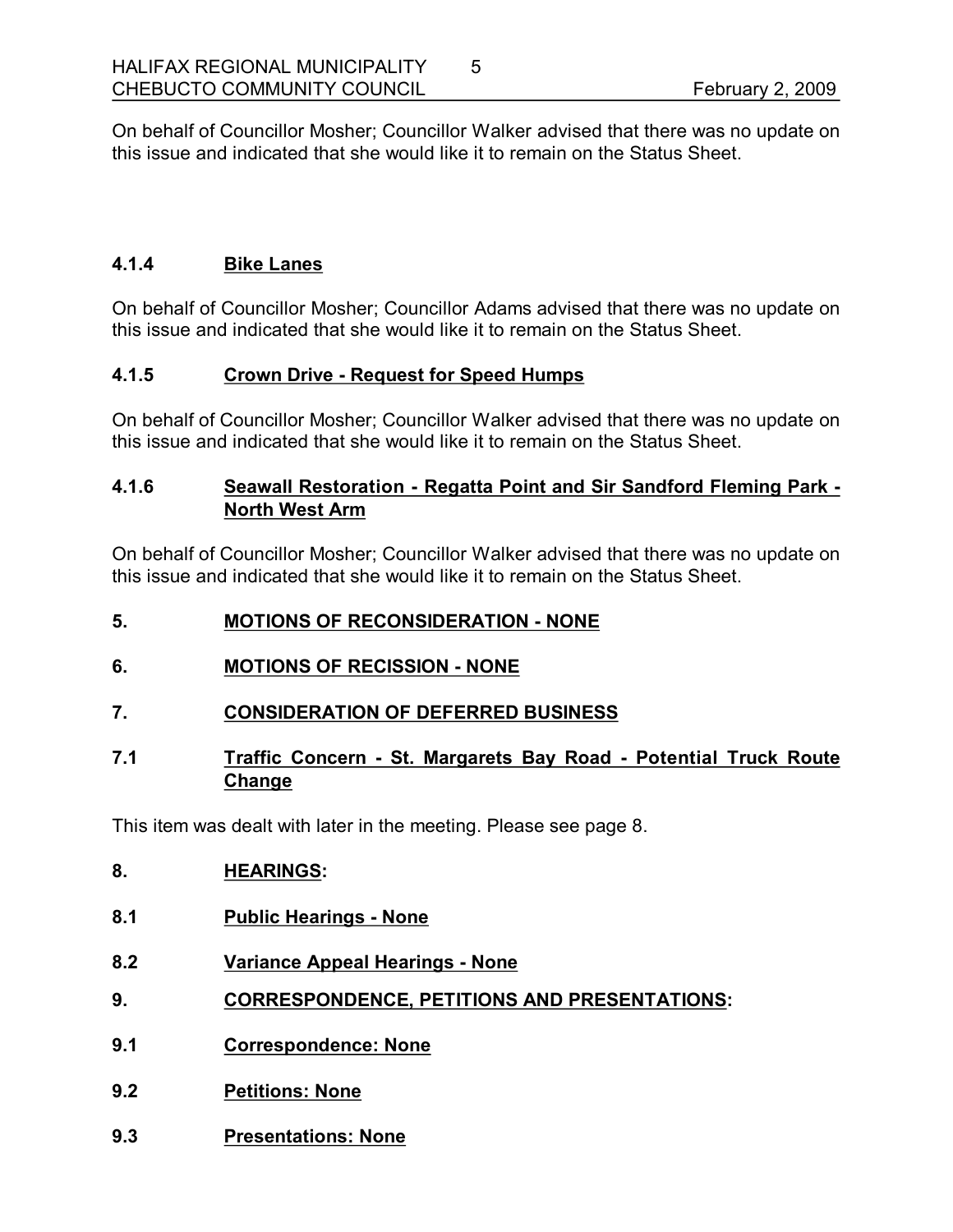# **10. REPORTS:**

**10.1 Staff:**

# **10.1.1 Case 01221: Rezoning of 3 Sylvia Avenue, Halifax**

C A report dated December 12, 2008 was before the Community Council.

**MOVED BY Councillor Adams, seconded by Councillor Walker, that Chebucto Community Council give First Reading of the proposed rezoning and schedule a public hearing for March 2, 2009. MOTION PUT AND PASSED.** 

6

**10.2 Councillor:**

# **10.2.1 Maintenance of the Dunbrack Street Rose Bushes Councillor Walker**

**MOVED BY Councillor Walker, seconded by Councillor Adams, that this item be deferred until the March 2,2009 meeting of Chebucto Community Council. MOTION PUT AND PASSED.**

Councillor Walker advised that staff would be in attendance at that time.

# **11. MOTIONS NONE**

# **12. ADDED ITEMS**

#### **12.1 Councillor Hum: Traffic and Safety, Melody Drive/Skylark**

Councillor Hum advised that she had received correspondence from two residents regarding long standing concerns with traffic and safety issues on Melody and Skylark Drive. She noted the following concerns and requests:

- C Concerns with speeding;
- C Concerns with traffic shortcutting from the Bedford Highway;
- C Request for an updated traffic count for both Melody and Skylark Drive;
- C Request for an update on a new sidewalk;
- C Request for the possibility of an all way stop at Melody and Skylark Drive;
- C Request for speed humps or barriers on Melody Drive;
- C Request for a review of on street parking on Skylark Drive; particularly during the winter months;
- C Request for police enforcement for speeding and parking violations;
- C Request for an evaluation of a crossing guard at the intersection;
- C Request for a review of the possibility to install traffic light signalization or a merge light at the Flamingo Drive and Bedford Highway intersection.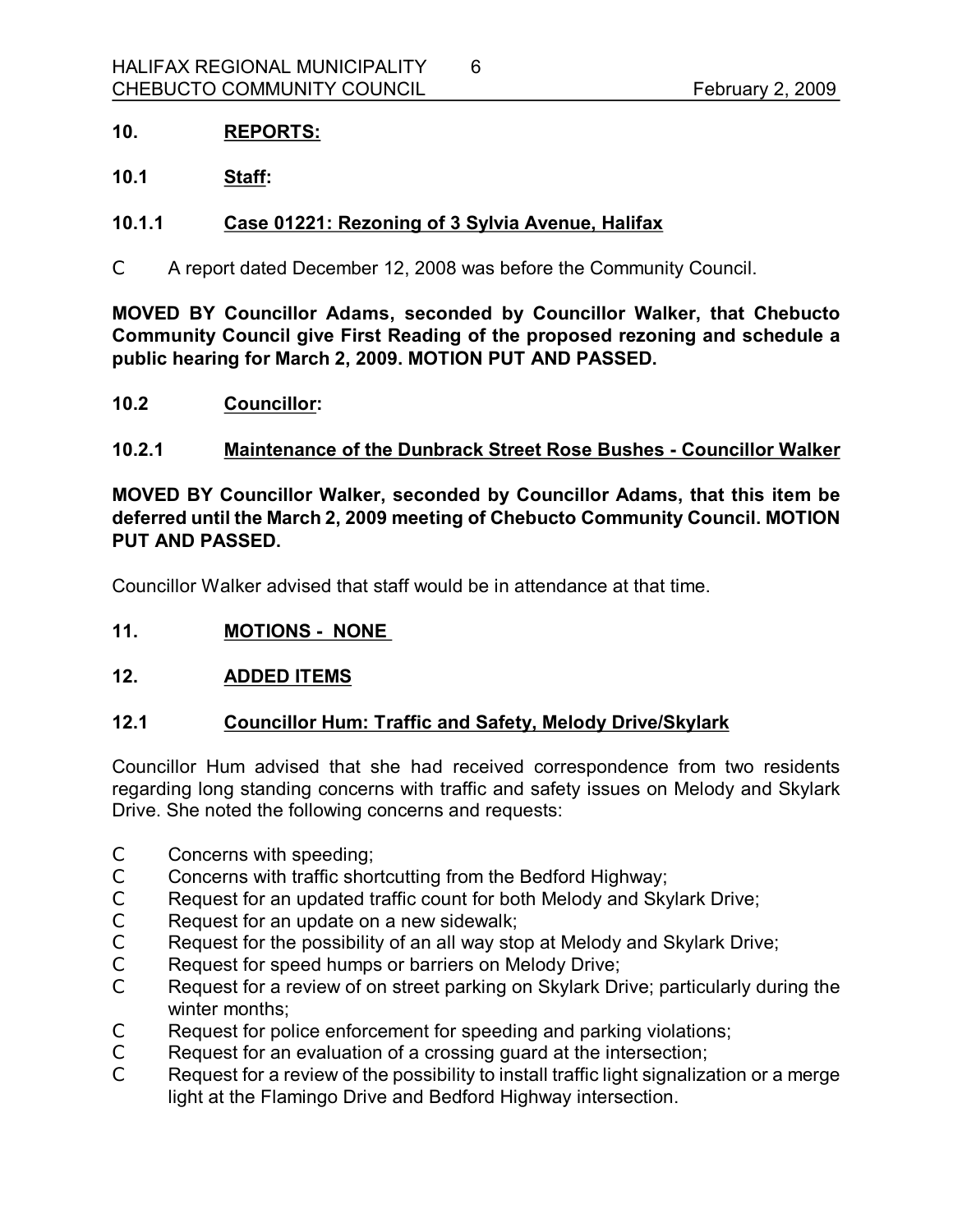**MOVED BY Councillor Hum, seconded by Councillor Walker, that Chebucto Community Council request a staff report to respond to residents' concerns regarding traffic and safety issues in the Melody and Skylark neighbourhoods. MOTION PUT AND PASSED.** 

### **12.2 Correspondence: Mr. Bob MacDonald, Treasurer of Halifax North West Trails Association**

C Correspondence from Mr. Bob MacDonald, Treasurer of Halifax North West Trails Association, was circulated to the Community Council.

**MOVED BY Councillor Wile, seconded by Councillor Hum, that a copy of Mr. MacDonald's letter be forwarded to the Bayers Lake Business Association, the consultants and staff working on the Bayers Lake Functional Plan and the Active Transportation Advisory Committee. MOTION PUT AND PASSED.**

Councillor Mosher entered the meeting at 7:12 p.m.

#### **12.3 Chocolate Lake Recreation Centre**

Councillor Mosher advised that she had met with staff at the facility about various concerns including increased operational costs, safety and inefficiencies.

**MOVED BY Councillor Mosher, seconded by Councillor Walker, that Chebucto Community Council request a staff report on the Chocolate Lake Recreation Centre including current and future required operating costs to maintain the facility and, further, anyoptions forthe continuationof coreprogramming forthe future. MOTION PUT AND PASSED.**

Councillor Mosher assumed the Chair at 7:15 p.m.

#### **12.4 Project 01150: Birch Cove Design Study**

The following was addressed at the earlier In Camera session and was now before the Community Council for ratification:

**MOVED BY Councillor Hum, seconded by Councillor Walker, that Chebucto Community Council:**

- **1. Appoint the following volunteers to a steering committee for the Birch Cove Design Study: Mike Horwich, Terry Drisdelle, Anne Muecke, Wayne Ingalls, ManonGilroy, Colin Darlington, Maria Medioli andtwoalternates; Michael Delli Colli and Patricia Portman; and**
- **2. Not release the reports dated November 13, 2008 and January 19, 2009 to the public.**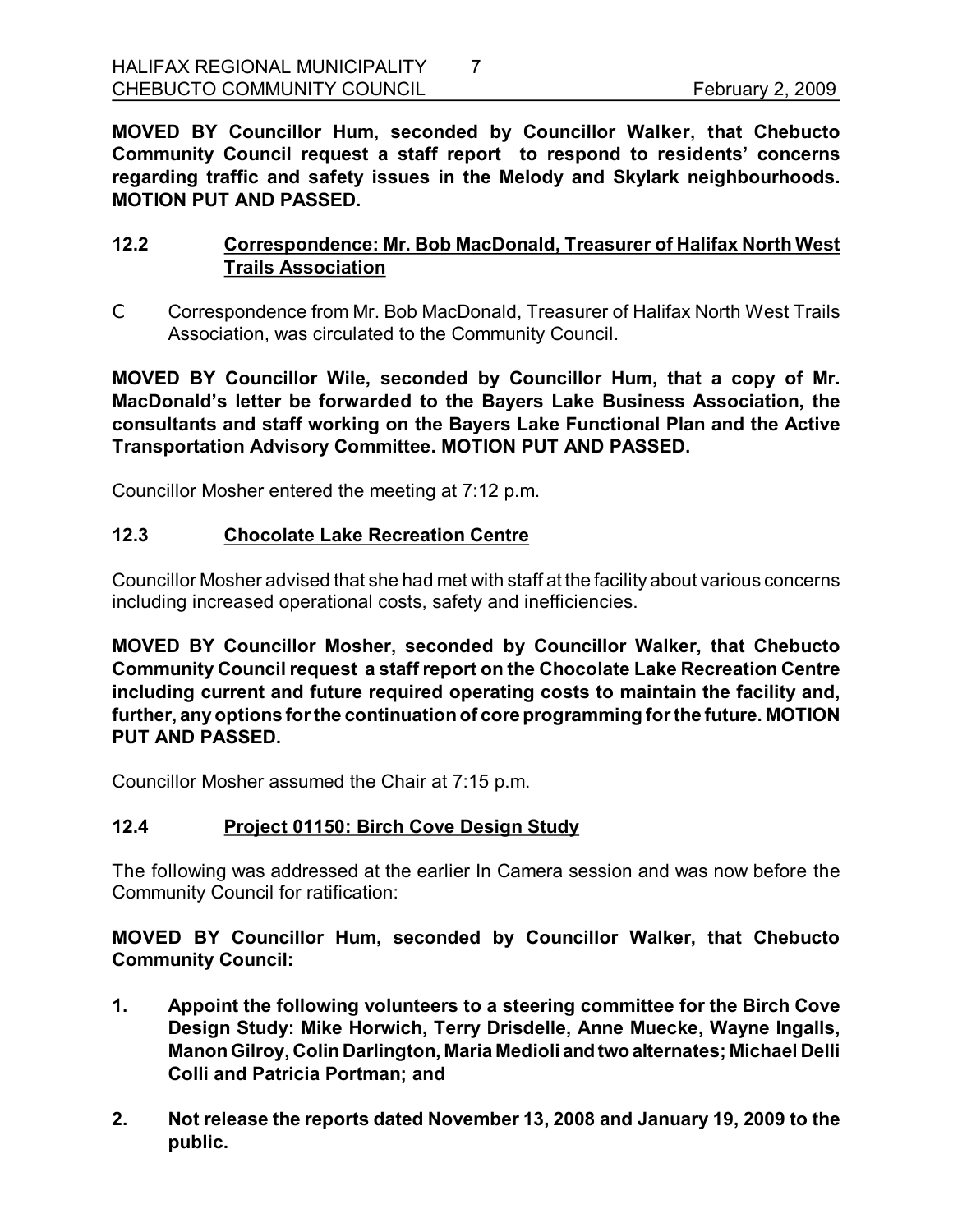#### **MOTION PUT AND PASSED.**

#### **12.5 Citizen Reappointment to Boards and Committees**

The following was addressed at the earlier In Camera session and was now before the Community Council for ratification:

**MOVED BY Councillor Walker, seconded by Councillor Adams, that Chebucto CommunityCouncil reappoint Mr. Nathaniel Smithto the Halifax Watershed Advisory Board for a term of one year. MOTION PUT AND PASSED.** 

### **7.1. Traffic Concern St. Margarets Bay Road Potential Truck Route Change**

Councillor Mosher stepped down from the Chair at 7:18 p.m. Councillor Wile assumed the Chair.

Councillor Mosher submitted a written copy of her statement which she requested be added to the minutes verbatim:

At the September meeting of Chebucto Community Council, I brought forward resident concerns about St. Margaret's Bay Road being a designated truck route. Councillor Russell Walker seconded the motion and supported my request to investigate and assess a request to no longer allow trucks on the St. Margaret's Bay Road. We wanted to look at the specific volumes, a safety analysis and determine where else the trucks could go.

At the Council meeting I brought forward and summarized the concerns of residents including, but not limited to: concerns that the roadway between the rotary and the J. Albert Walker connector is of a narrow and winding nature , with residences located very close to the road, that the existing sidewalks abut the street with no grass or buffer area from the road, and in some areas there are no sidewalks - forcing residents to walk in the ditch area of the roadway. In addition, I added that the geometry is such that there are areas where the road is relatively step which could lead to safety concerns, particularly in certain weather conditions. These concerns were encapsulated in an advertisement that Halifax Regional Municipality placed to obtain comments on the Chebucto Community Council motion.

Subsequently, HRM staff obtained feedback from residents and businesses and also conducted an analysis of the truck traffic and the history. It was determined that the road was designated a 24-hour truck route in 1972 even thought there are homes and businesses located very close to the roadway. The road which has been in existence since at least 1860 and is designed as a main arterial road and this was confirmed in Council's Regional Plan.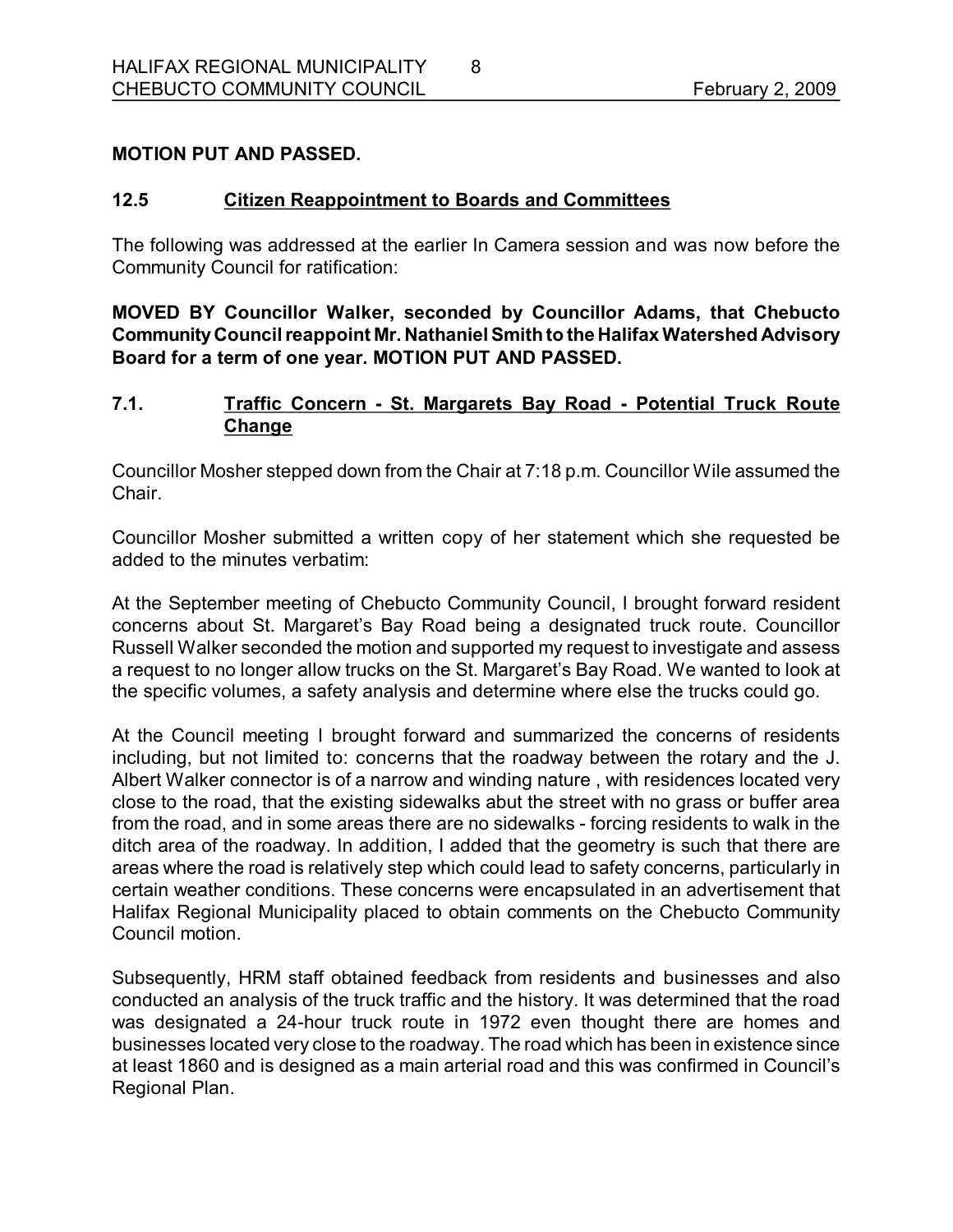The detailed analysis determined that there were 150 trucks per day, including local service vehicles which would be on the road regardless of a truck route designation; this represented 1 % of the total vehicular volumes on the St. Margaret's Bay Road.

9

Based upon the staff analysis and history, unfortunately there is no suitable alternative at this time. Although I sympathize greatly with all residents living on this road, I see no other feasible or practical option. St. Margaret's Bay Road is a main arterial road, other alternatives could force trucks on streets that are classified as local or collector roads. In addition, the analysis indicates that if alternative routes were chosen, the total kilometers traveled would be far greater. This would increase green house gas emissions and not be a positive change for our environment. The goal is to take as much traffic off our roadways and this route allows for the most direct access to Lakeside Industrial Park.

In addition, staff have determined that despite the concerns that I brought forward regarding the geometry of the roadway, they feel that the road is capable of handling the truck traffic with reasonable safety. Over the past several years we have added some new sidewalk sections and a push button crosswalk for safety. Last year I put forward more requests to add more sections of sidewalk on this street to further enhance pedestrian safety.

Should truck traffic volumes increase appreciably or other facts change, I would be happy to bring this back to Chebucto Community Council for a further analysis. However, at this time, unfortunately I will have to agree with the staff recommendation and keep the status quo.

**MOVED BY Councillor Mosher, seconded by Councillor Walker, that Chebucto Community Council request that the Truck Route ByLaw not be changed. MOTION PUT AND PASSED.** 

# **13. NOTICES OF MOTION - NONE**

# **14. PUBLIC PARTICIPATION**

**Mr. Hiram Tiller**, Halifax, stated that he was shocked to hear the decision made at Regional Council to remove the rose bushes on Dunbrack Street. He indicated that the municipality had only done a sectional, half decent job in maintaining them. Mr. Tiller noted that the rose bushes would be a great way to showcase Dunbrack Street during the Canada Games in 2011. He indicated that he was unsure of the final decision concerning the rose bushes as discussion had been deferred until the March Community Council meeting, however, he stated that he was against the removal of the rose bushes and wished to see them properly maintained. He suggested having an adopt a rose or section of roses program; noting that he knew many residents that would help. Mr. Tiller also mentioned an ongoing traffic concern he had brought to the Community Council a year and a half earlier. He advised that he had seen no action with regards to traffic overflow from